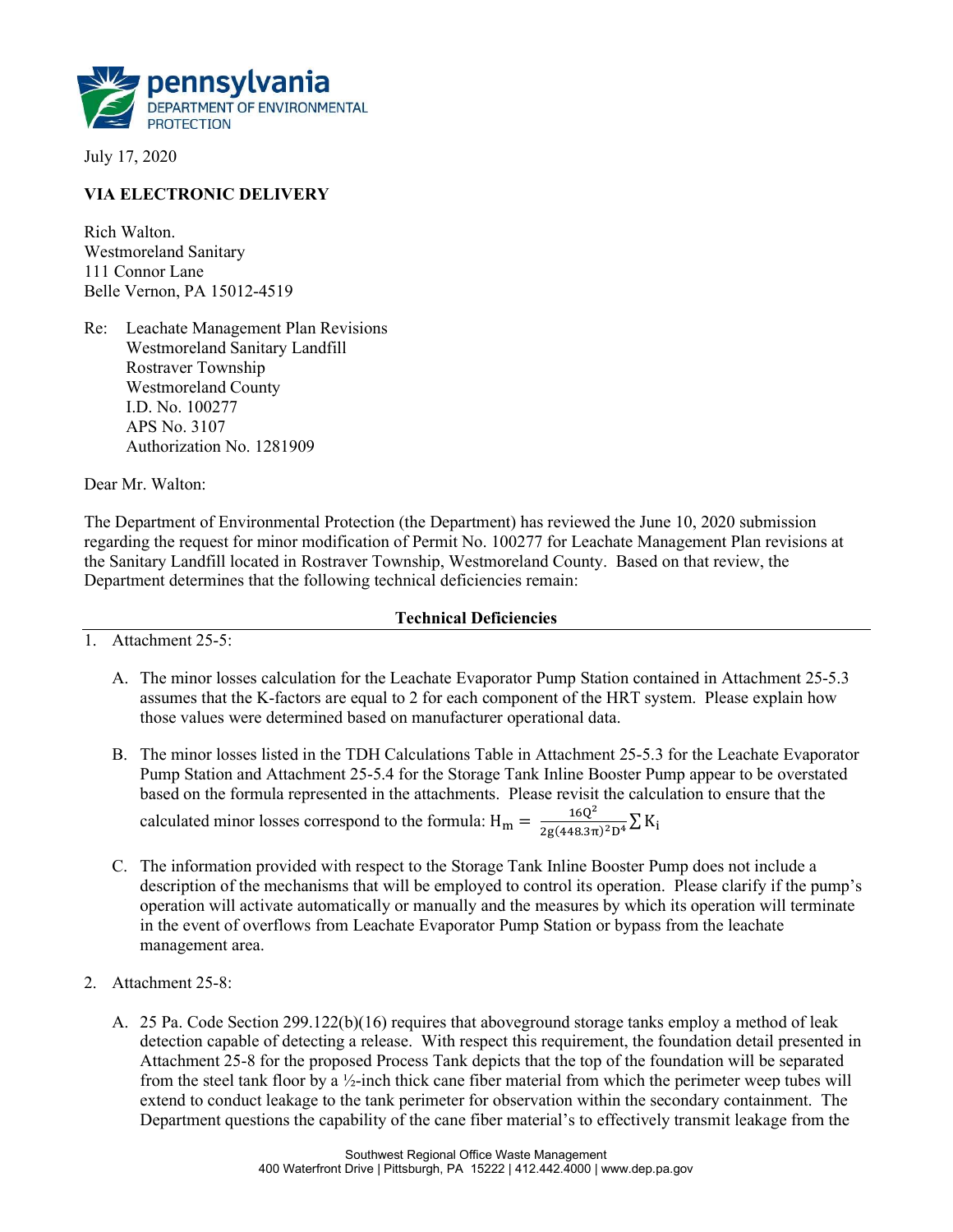tank bottom to the perimeter of the foundation for observation. Please provide the results of laboratory testing of the in-plane hydraulic properties of the proposed cane fiber material conducted under loading conditions greater than or equal to that of the filled tank. The Department further questions whether the cane fiber material would tend to absorb leakage and potentially cause corrosion cells underneath the tank bottom contrary to 25 Pa. Code Section 299.122(b)(2). Please provide documentation to confirm that cane fiber joint filler panels placed in contact with tank bottoms will ensure that corrosion is minimized.

B. The June 10, 2020 technical review letter response does not include the requested revision of Attachment 25-8 for a contingency plan for alternative disposal should the facility be unable to dispose on-site due to exceedance of the monthly source term allocation. The response asserts that the monthly source term allocation does not apply to residuals generated by the leachate evaporation system on the basis that those residuals result from liquids released from waste materials previously approved and accepted for disposal at site and that tracking of the residuals towards the monthly source term allocation would be "double-counting" against the allowable limits. The Department disagrees with that assertion.

The Department's TENORM disposal protocol was developed to limit potential exposure to radiation deposited in the disposal areas based on the concentration of radioactive material in the waste. The disposal protocol requires that TENORM waste disposed in a landfill be mixed with cold waste at a 50:1 ratio and to prevent hot spots. The allocation takes into account the amount of cold waste that is received by a landfill for three prior calendar years and determines the amount of TENORM waste that can be accepted by the landfill to ensure that there is enough cold waste to mix with the TENORM waste. Allowing the concentrated leachate evaporator residue to be disposed in the landfill without accounting for its TENORM levels could create a potential for the landfill exceed the 50:1 mixing ratio in accordance with the protocol. As such, evaporator system residues are required to be managed in accordance with the TENORM disposal protocol and subject to the monthly allocation. Please provide the previously requested contingency plan for alternative disposal should the facility be unable to dispose on-site due to exceedance of the monthly source term allocation.

- 3. Attachment 25-9: With respect to the concern expressed in the Department's April 14, 2020 technical review letter regarding pumping rates from the Leachate Evaporator Pump Station in excess of the 70 gpm design feed rate specified on the manufacturer's Data Sheets appended to Attachment 25-9, the response provided refers to discussions with the system's manufacturer claiming that the proposed equipment may operate successfully at flow rates as high as 100 gpm. Please provide a written warranty from Pentair Filtration Solutions, LLC to confirm the performance capability of the proposed HRT system at the specified pumping rates.
- 4. Attachment 25-10: A measure described in Attachment 25-10 to reduce leachate generation rates involves sealing of exposed protective cover at the perimeter of the disposal area with a soil wedge to allow for diversion of run-off. The Department observes that implementation of that measure would create circumstances whereby upslope leachate seeps may be conducted beyond the lined disposal area. Please describe how such circumstance will be prevented. In addition, the Department requests that the evaluation of leachate generation reduction measures be expanded to consider deployment of geomembrane covers on portions of the disposal area with intermediate soil cover.
- 5. Drawing No. (2019-108)-45B: The configuration of the Leachate Management Pump Station shown in Detail A on application Drawing No. (2019-108)-45B positions the pump-on float elevation for the second pump above the overflow pipe. The Department believes that the design should minimize bypassing events by initiating operation of the second pump before the level of leachate in the manhole reaches the overflow pipe. Please revise Detail A to either raise the elevation of the overflow pipe or lower the elevation of the pump-on float.

Please be advised that further comments regarding the referenced application may be forthcoming based on additional information and data provided in response to the Department's July 2, 2020 letter.